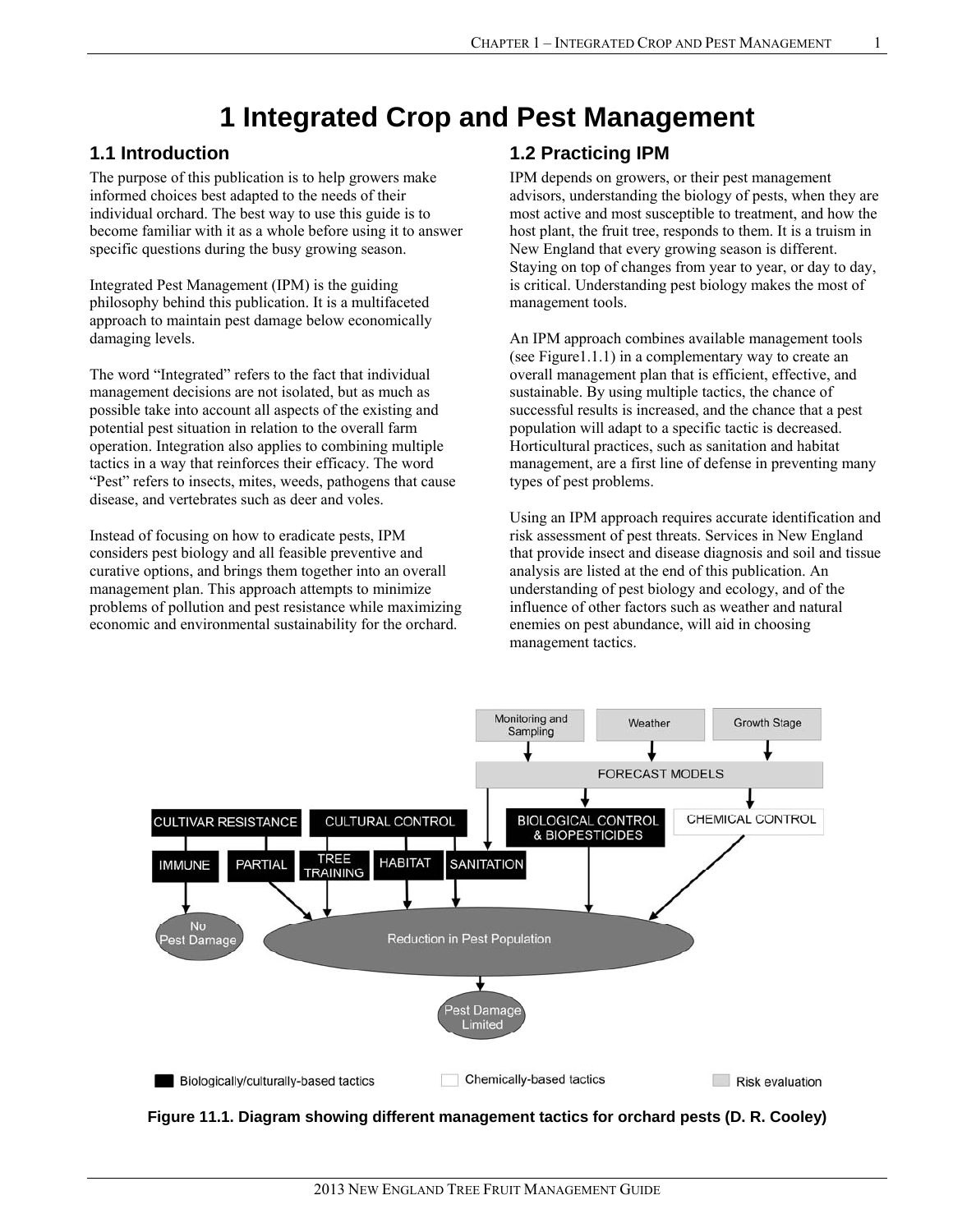Instead of total eradication, the IPM approach stresses suppression of pest populations to levels that do not cause economic damage. Use of pesticide and other pest control options reaches a point of diminishing returns at which additional suppression is exceeded by the additional cost and negative impacts. In the case of insect pests, it may be important to have at least some pests present to ensure that natural enemies will remain in the orchard to suppress subsequent pest infestations.

Generally, IPM follows this process:

- Determine how much, if any, damage may be acceptable.
- Identify pest problems that are most significant from year to year, the key pests.
- Know when and how to monitor for these pests, and do it.
- Treat with an appropriate management tactic at an appropriate time.
- Monitor during the season and at harvest for results.
- Adjust tactics if needed to improve results.

## **1.3 Components of IPM**

## 1.3.1 Monitoring (Scouting)

Scouting is making observations to identify and measure pest populations. Traps are available for some pests that can be used to indicate population density to compare against treatment thresholds and to identify optimum timing for control measures. For diseases, weeds and some insect pests, inspecting foliage, fruit, or groundcover is required. Monitoring individual orchard blocks throughout the season is the most effective way to assess the insect, disease, and weed situation and, therefore, the need and timing for chemical treatment. Scientifically-based and efficient monitoring methods are available for many tree-fruit pests. Brief descriptions of recommended monitoring methods are included in the "General Pest Management Consideration" notes for each crop in this publication.

## 1.3.2 Pest Models and Forecasting

Weather-based pest development models for some pests can be used to estimate the best timing for monitoring, prevention, or control. A record of daily maximum and minimum temperatures and rainfall can provide useful input for pest models and to estimate depletion of protective residue from a previous pesticide application. Alternatively, site-specific weather data are available from private companies (see IPM Resources).

An on-line tool called **Orchard Radar** processes weather data through IPM models, and is available through the **PRONewEngland.org** website. Information on the potential for pest outbreaks can also be obtained from Cooperative Extension newsletters and regional crop advisors.

Another on-line tool is the Network for Environment and Weather Awareness (**NEWA).** Some New England states send weather data to NEWA for use in pest forecasts. NEWA provides automated local weather information and the results of pest forecasts on a daily basis. Access NEWA online at http://newa.nysaes.cornell.edu.

## 1.3.3 Action Thresholds

A pest threshold is an estimate of the population density at which treatment is justified because the cost of economic damage is likely to outweigh the cost of prevention/control. Thresholds have been determined for some pests based on field studies of the relationship between pest population density and subsequent crop damage. For other pests, generally accepted "best guess" thresholds are used. By comparing pest monitoring observations with thresholds, tree fruit growers have been able to reduce pesticide use by as much as 50% without jeopardizing crop quality or yield. The risk of damage can be decreased by early detection and evaluation of pest threats. The term *suggested action threshold* in this publication denotes situations in which the decision to apply a pesticide can be made primarily on the basis of a properly timed visual inspection of the orchard. Applying general recommendations to individual orchard situations requires grower judgment. Knowledge and records of block history are very useful in making the best decisions for your orchard.

## 1.3.4 Management Tactics

Appropriate management tactics to prevent or control pests include cultural, biological, and physical methods, as well as chemical control (i.e.pesticide) when needed. Chemical control is deferred unless other tactics are not sufficient in order to minimize the social, environmental, economic, and safety concerns associatedi wth pesticide use. Implementing some of the simple and relatively inexpensive non-chemical pest management methods described in this manual can yield significant savings in pesticide use and crop loss. Preventive measures taken before pest damage occurs can be much less expensive than the cost of rescue treatment later.

## 1.3.5 Recordkeeping

A yearly record of pest monitoring observations, treatment actions, and an end of season damage assessment provides a valuable reference for future decisions. Written records are likely to be more complete and accurate, and are more easily shared than memory. Complete pest management records can improve results and decrease costs, document and justify actions for compliance with regulatory and customer requirements. They also provide useful information for business planning. Post harvest evaluation of the season's pest management decisions helps you learn from mistakes and build on successes.